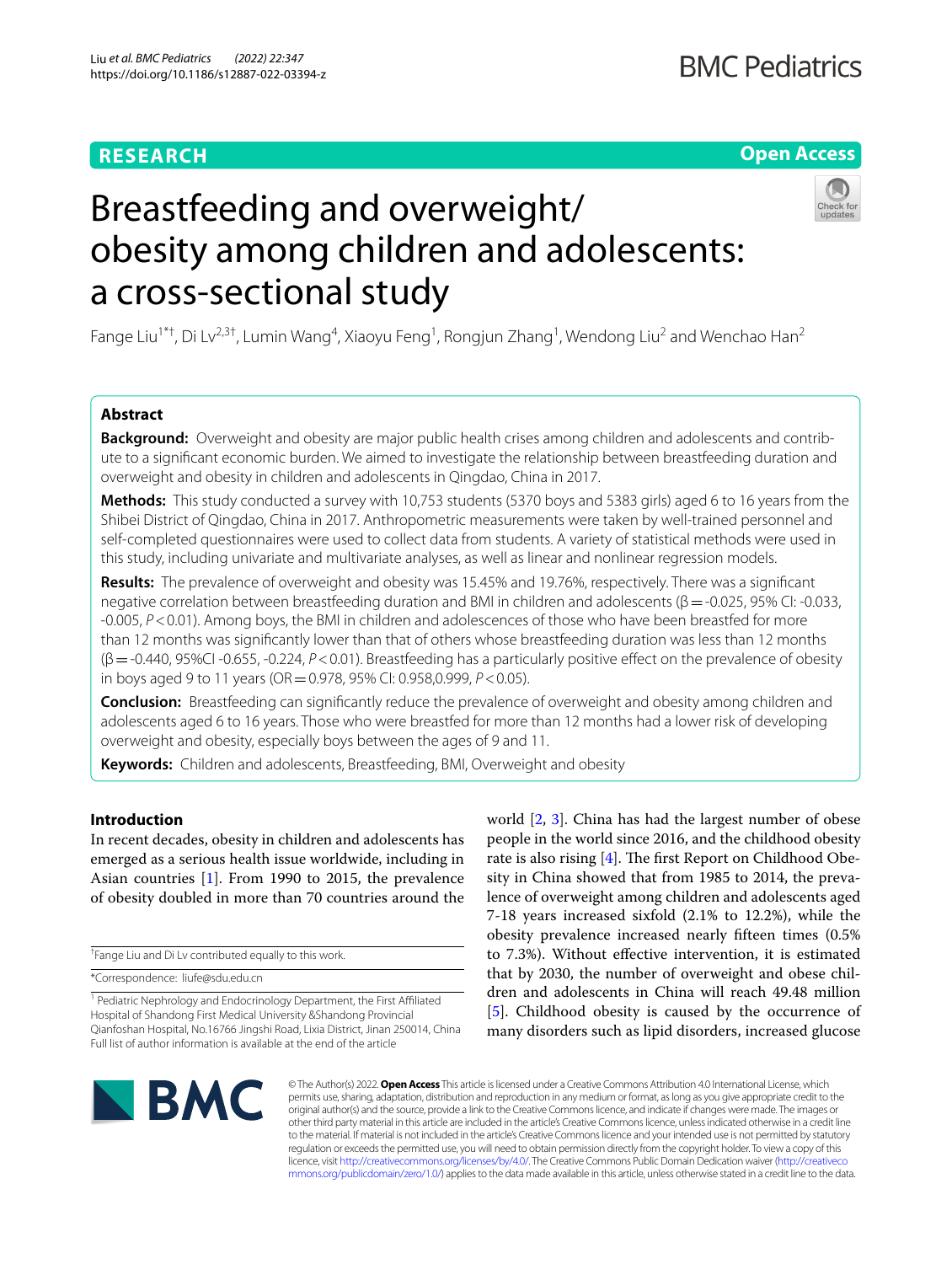levels, abnormal blood pressure, insulin resistance and exercise intolerance. They all lead to the development of many chronic diseases during adulthood, including cardiovascular diseases, hypertension, type 2 diabetes and metabolic syndrome [[6–](#page-6-5)[8](#page-6-6)].

Various factors are involved in the prevalence of obesity, including genetic implications, birth weight, parental obesity, physical activity levels, socioeconomic status, age, sex, etc [[9\]](#page-6-7). A higher protein intake early in life has been linked to body type in later life as it increases the secretion of insulin-like growth factor-1, which may stimulate growth and adiposity  $[10]$  $[10]$  $[10]$ . The various nutrients contained in breast milk are the most suitable nutrients for digestion and absorption in infants, and have the highest bioavailability. These nutrients can meet the physiological needs of infants in diferent developmental stages and cannot be replaced by any other food [\[11](#page-6-9)]. Over the previous decade, many studies have indicated an association between breastfeeding and childhood obesity. In a large birth cohort of 42,550 children from Southeast China, Zheng et al. found that longer duration of exclusive breastfeeding (EBF) was associated with lower risk of overweight [\[12](#page-6-10)]. A meta-analysis of 39 studies published by the World Health Organization (WHO) also showed that prolonging the duration of breastfeeding reduces the risk of obesity in children [[13\]](#page-6-11), while some previous studies showed no signifcant association between breastfeeding and childhood overweight and obesity in American and European samples  $[14, 15]$  $[14, 15]$  $[14, 15]$ . The question of whether breastfeeding protects children and adolescents from obesity is still debated, despite a large number of related publications.

As a representative emerging city in China, Qingdao has experienced rapid economic and social development in recent years. Meanwhile, the residents' food consumption patterns have shifted from grain-based pattern to a high-protein and high-fat pattern including foods such as meat, aquatic products, and fried food [[16,](#page-7-2) [17](#page-7-3)]. Subsequently, the prevalence of overweight and obesity among children and adolescents in Qingdao, especially those living in urban areas, has increased signifcantly in recent years [[18](#page-7-4)]. However, there are few studies on the infuencing factors of prevalence of overweight and obesity among children and adolescents in China's urban areas. Therefore, this study aimed to explore the relationship between breastfeeding and obesity among children and adolescents in the Shibei District of Qingdao which is an emerging frst-tier coastal city in China.

## **Materials and method**

#### **Participants**

Our study was based on the routine health examination project with primary and secondary school students from the Shibei District of Qingdao in 2017. This project was carried out under the guidance of the Qingdao Municipal Center for Disease Control and Prevention [2017] No. 29 document. The sample size was estimated according to the sample size calculation formula of the cross-sectional study, where  $\alpha$ =0.05,  $\varepsilon$ =0.05, and p was the expected prevalence rate. The expected prevalence rates of overweight and obesity in children and adolescents were 12.2% and 7.3% respectively [\[5](#page-6-4)], so the calculated sample size was 11,059 students. We surveyed 11,731 students totally. After we excluded 978 low-weight students, 10,753 students participated in our statistical analysis. Informed consent was obtained from their parents.

#### **Measurement**

The research team was composed of a professional medical team from Qilu Hospital (Qingdao) of Shandong University and personnel from the education bureau personnel division in the Shibei District of Qingdao. Only doctors and nurses who have received standardized training were qualifed to take the students' physical measurements. The physical measurements in this study mainly focused on the students' weights and heights. Body height (standing height without shoes) was measured to the nearest 0.1 cm using a Harpenden stadiometer (Holtain Ltd., Crymych, UK) and body weight was measured to the nearest 0.1 kg with a calibrated scale (Seca, Hamburg, Germany) with each child wearing only underwear. Each measurement was repeated, and the average was used for the analyses (a third measurement was obtained if the frst two measurements were more than 0.5 cm or 0.5 kg apart, and the average of the two closest measurements was used in the analyses). All measuring instruments were calibrated by standard before use, and the error among all measuring instruments was less than 10%. Body mass index (BMI) was calculated as follows: weight (kg) / height (m)  $^2$ .

#### **Questionnaire**

Personnel from the education bureau personnel division were responsible for gathering information from the questionnaires. Questionnaires completed by the students and their parents were used to collect the demographic information of family members, the children's birth conditions, feeding conditions and growth and development conditions, etc. The questionnaire mainly centered on the following aspects: parents' age, height (cm), ethnicity, parity, birth gestational week, mode of delivery and students' age, sex, birth length (cm), birth weight (kg), breastfeeding duration (months),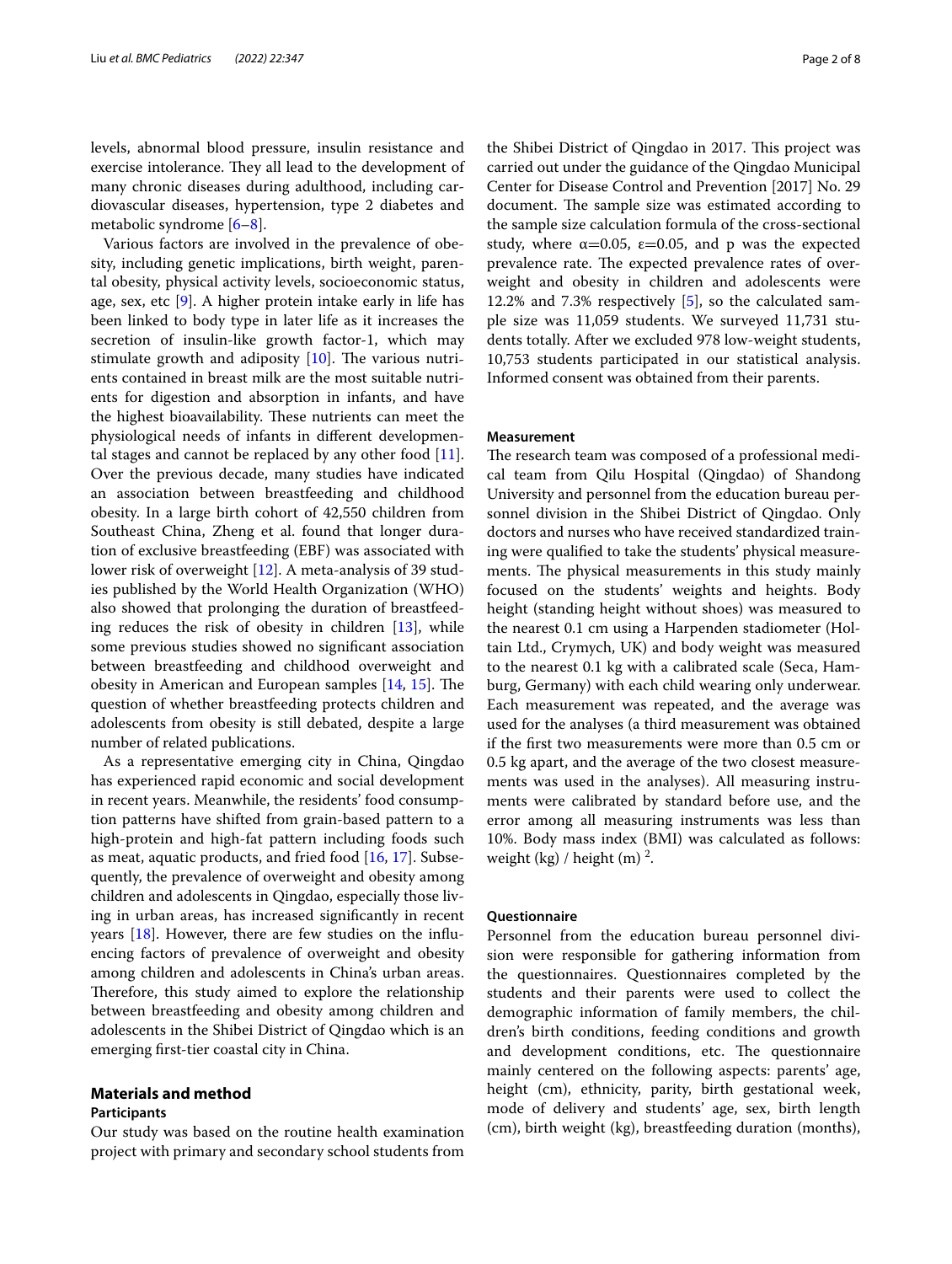supplementary feeding time (month), teething time (month), vision, number of cavities, etc.

#### **Overweight and obesity**

In this study, obesity and overweight in diferent age groups and in both sexes were defned according to the standards for obesity in the Screening for overweight and obesity among school-age children and adolescents released in 2018 by the National Health and Family Planning Commission, People's Republic of China.

#### **Covariates**

The following sociodemographic and exposure factors derived from the questionnaire were studied: age, sex, ethnicity, parity, mode of delivery, birth gestational week, birth weight (kg), birth height (cm).

#### **Statistical analysis**

The data entries and analysis were computed utilizing the Statistical Package for the EpiData 3.0 and SPSS 26. T tests and chi-square tests were used to compare the mean levels of continuous variables and percentages of categorical variables among children and adolescents with diferent feeding mode statuses. According to diferent data types of the independent variables and dependent variables, we choose the following three different regression models to perform multivariate analysis on the data. A multiple linear regression model was used to analyze the relationship between the duration of breastfeeding (as a continuous variable) and BMI. A generalized linear model was used to analyze the relevance between the duration of breastfeeding (as a categorical variable) and BMI. The relationship between the duration of breastfeeding (as a continuous variable and categorical variable) and the prevalence of overweight and obesity was analyzed by logistic regression analysis. The criterion for statistical significance was a  $P$  value  $\lt$ 0.05.

## **Results**

## **General Characteristics**

A total of 10,753 children and adolescents participated in this study, including 5370 boys (49.93%) and 5383 girls (50.07%). Descriptive statistics of the sociodemographic variables are shown in Table [1](#page-2-0).

## **Relationship between the duration of breastfeeding and BMI**

After adjusting for covariates, there was a signifcant negative correlation between breastfeeding duration and BMI ( $\beta$  = -0.025, 95% CI: -0.033, -0.005, *P* < 0.01). After classifying the subjects into two groups according <span id="page-2-0"></span>**Table 1** Relationship between demographic characteristics and breastfeeding of children and adolescents (aged 6 to 16 years) in Shibei District of Qingdao, China

|                                       | Duration of breastfeeding (months) |         |                              |         |         |  |  |  |  |  |
|---------------------------------------|------------------------------------|---------|------------------------------|---------|---------|--|--|--|--|--|
|                                       | <12 months (n<br>4573)             |         | $\geq$ 12 months (n<br>6180) |         |         |  |  |  |  |  |
| <b>Characteristics</b>                | Mean or n                          | SD or % | Mean or n                    | SD or % | P value |  |  |  |  |  |
| Age <sup>a</sup>                      | 9.45                               | 2.27    | 9.24                         | 2.22    | < 0.001 |  |  |  |  |  |
| Sexb                                  |                                    |         |                              |         |         |  |  |  |  |  |
| Male                                  | 2196                               | 40.89   | 3174                         | 59.11   | 0.001   |  |  |  |  |  |
| Female                                | 2377                               | 44.16   | 3006                         | 55.84   |         |  |  |  |  |  |
| Ethnicity <sup>b</sup>                |                                    |         |                              |         |         |  |  |  |  |  |
| Han                                   | 4495                               | 42.49   | 6084                         | 57.51   | 0.536   |  |  |  |  |  |
| Others                                | 78                                 | 44.83   | 96                           | 55.17   |         |  |  |  |  |  |
| Parityb                               |                                    |         |                              |         |         |  |  |  |  |  |
| First                                 | 4047                               | 43.89   | 5174                         | 56.11   | < 0.001 |  |  |  |  |  |
| Others                                | 526                                | 34.33   | 1006                         | 65.67   |         |  |  |  |  |  |
| Birth method <sup>b</sup>             |                                    |         |                              |         |         |  |  |  |  |  |
| Vaginal<br>delivery                   | 1996                               | 39.00   | 3122                         | 61.00   | < 0.001 |  |  |  |  |  |
| Cesarean<br>delivery                  | 2577                               | 45.73   | 3058                         | 54.27   |         |  |  |  |  |  |
| Gestational age at birth <sup>b</sup> |                                    |         |                              |         |         |  |  |  |  |  |
| Preterm birth                         | 272                                | 54.51   | 227                          | 45.49   | < 0.001 |  |  |  |  |  |
| Full-term<br>birth                    | 4100                               | 41.77   | 5715                         | 58.23   |         |  |  |  |  |  |
| Post-term<br>birth                    | 201                                | 45.79   | 238                          | 54.21   |         |  |  |  |  |  |
| Birth weight<br>$(kg)^a$              | 3.49                               | 0.54    | 3.52                         | 0.54    | 0.001   |  |  |  |  |  |
| Birth height<br>(cm) <sup>a</sup>     | 50.89                              | 1.91    | 50.97                        | 1.83    | 0.264   |  |  |  |  |  |
| BMI (kg/m2) <sup>a</sup>              | 18.47                              | 4.17    | 17.91                        | 3.83    | 0.001   |  |  |  |  |  |
| Body type <sup>b</sup>                |                                    |         |                              |         |         |  |  |  |  |  |
| Normal                                | 2762                               | 41.71   | 3860                         | 58.29   | 0.030   |  |  |  |  |  |
| Overweight                            | 795                                | 43.85   | 1018                         | 56.15   |         |  |  |  |  |  |
| Obesity                               | 1016                               | 43.83   | 1302                         | 56.17   |         |  |  |  |  |  |

<sup>a</sup> Student's t-test was used, the number indicate mean and SD

<sup>b</sup> Chi-square(χ2) test was used, the number indicate percentage value

to their sex, it was also discovered that a negative correlation still existed between boys ( $β = -0.040$ , 95% CI:  $-0.052$ ,  $-0.012$ ,  $P < 0.01$ ) and obese girls (β =  $-0.105$ , 95% CI: -0.141, -0.034, *P* < 0.01). The BMI of those who were breastfed for more than 12 months was signifcantly lower than that of those who were breastfed for less than 12 months (β = -0.274, 95% CI: -0.422, -0.127, *P* < 0.01) (Table [2\)](#page-3-0).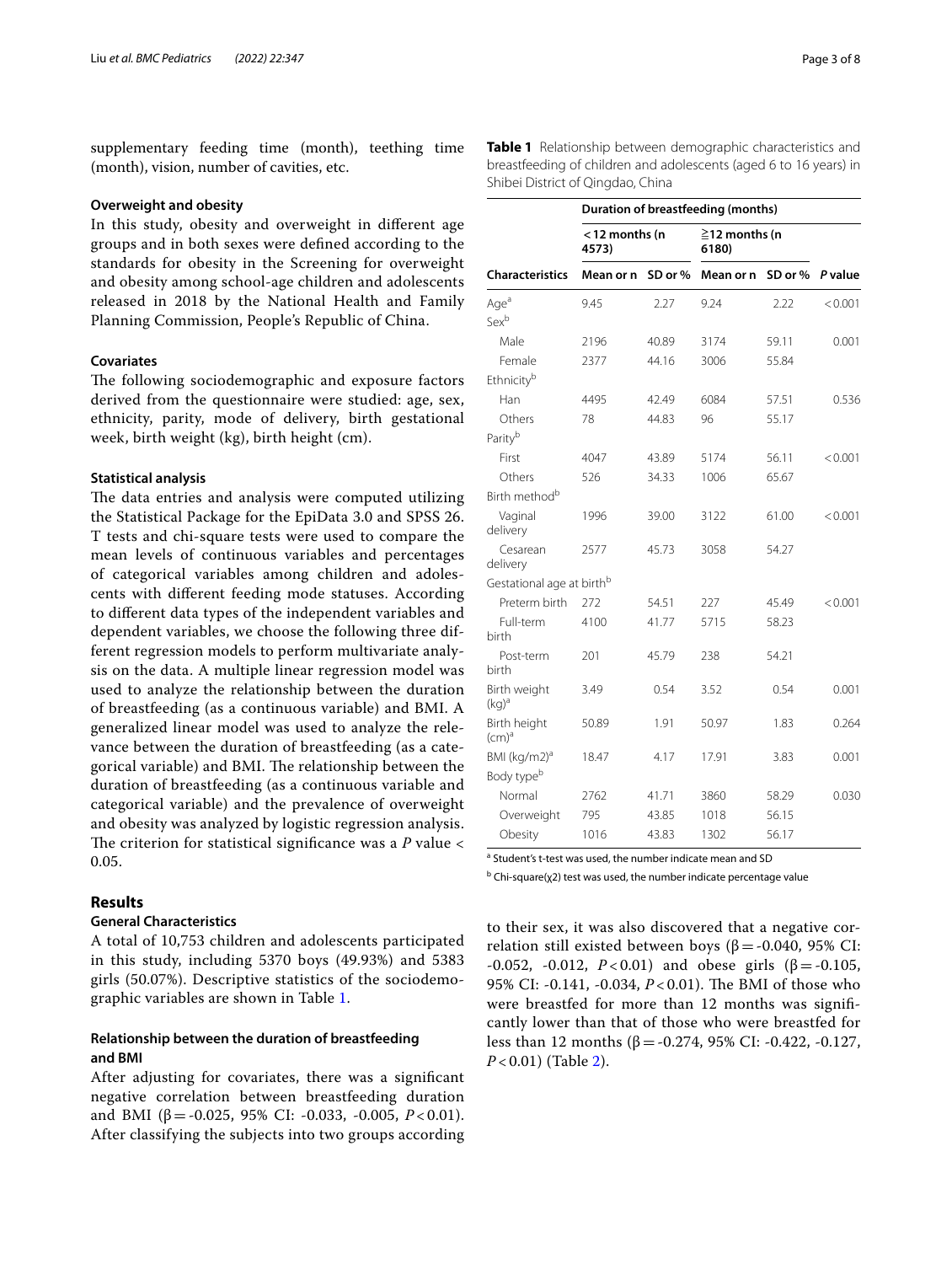<span id="page-3-0"></span>

|                |  | Table 2 Relationship between breastfeeding and BMI (kg/m <sup>2</sup> ) of children and adolescents (aged 6 to 16 years) in ShiBei District of |  |  |  |  |  |  |
|----------------|--|------------------------------------------------------------------------------------------------------------------------------------------------|--|--|--|--|--|--|
| Qingdao, China |  |                                                                                                                                                |  |  |  |  |  |  |

|          | Population Breastfeeding |                  | All weight types                                 |                                                  | Overweight                                       |                                                  | <b>Obesity</b>                                   |                                   |  |
|----------|--------------------------|------------------|--------------------------------------------------|--------------------------------------------------|--------------------------------------------------|--------------------------------------------------|--------------------------------------------------|-----------------------------------|--|
|          |                          |                  | Crude<br>$\beta$ (95%CI)                         | Adjusted<br>$\beta$ (95%CI)                      | Crude<br>$\beta$ (95%CI)                         | Adjusted<br>$\beta$ (95%CI)                      | Crude<br>$\beta$ (95%CI)                         | Adjusted<br>$\beta$ (95%Cl)       |  |
| All      | Continuous <sup>a</sup>  |                  | 0.025<br>$(-0.034,$<br>$-0.006$ <sup>**</sup>    | $-0.025$<br>$(-0.033,$<br>$-0.005$ <sup>**</sup> | $-0.033$<br>$(-0.035, 0.006)$                    | $-0.038$<br>$(-0.037, 0.004)$                    | $-0.088$<br>$(-0.097,-0.035)$ **                 | $-0.091$<br>$(-0.100, -0.038)$ ** |  |
|          | Categorical <sup>b</sup> | <12 months       | ref                                              | ref                                              | ref                                              | ref                                              | ref                                              | ref                               |  |
|          |                          | $\geq$ 12 momths | $-0.284$<br>$(-0.432,$<br>$-0.137$ <sup>**</sup> | $-0.274$<br>$(-0.422,$<br>$-0.127$ <sup>**</sup> | $-0.172$<br>$(-0.380, 0.035)$                    | $-0.200$<br>$(-0.409, 0.008)$                    | $-0.419$<br>$(-0.740,$<br>$-0.099$ <sup>**</sup> | $-0.435$<br>$(-0.757, -0.114)$ ** |  |
| In boys  | Continuous <sup>a</sup>  |                  | $-0.040$<br>$(-0.052,$<br>$-0.012$ <sup>**</sup> | $-0.040$<br>$(-0.052,$<br>$-0.012$ <sup>**</sup> | $-0.076$<br>$(-0.057,$<br>$-0.006$ <sup>**</sup> | $-0.084$<br>$(-0.061,$<br>$-0.009$ <sup>**</sup> | $-0.081$<br>$(-0.092, -0.020)^*$                 | $-0.082$<br>$(-0.094,-0.020)$ *   |  |
|          | Categorical <sup>b</sup> | $<$ 12 months    | ref                                              | ref                                              | ref                                              | ref                                              | ref                                              | ref                               |  |
|          |                          | $\geq$ 12 momths | $-0.441$<br>$(-0.657,$<br>$-0.225$ <sup>**</sup> | $-0.440$<br>$(-0.655,$<br>$-0.224$ <sup>**</sup> | $-0.372$<br>$(-0.639,$<br>$-0.104$ <sup>**</sup> | $-0.415$<br>$(-0.684,$<br>$-0.146$ <sup>**</sup> | $-0.445$<br>$(-0.830, -0.061)^*$                 | $-0.451$<br>$(-0.836, -0.066)^*$  |  |
| In girls | Continuous <sup>a</sup>  |                  | $-0.017$<br>$('-0.032, 0.007)$                   | $-0.017$<br>$('-0.032, 0.007)$                   | 0.014<br>$(-0.026, 0.040)$                       | 0.010<br>$(-0.028, 0.038)$                       | $-0.098$<br>$(-0.136,$<br>$-0.029$ <sup>**</sup> | $-0.105$<br>$(-0.141, -0.034)$ ** |  |
|          | Categorical <sup>b</sup> | <12 months ref   |                                                  | ref                                              | ref                                              | ref                                              | ref                                              | ref                               |  |
|          |                          | $\geq$ 12 momths | $-0.196$<br>$(-0.394, 0.001)$                    | $-0.181$<br>$(-0.379, 0.018)$                    | 0.030<br>$(-0.294, 0.354)$                       | 0.020<br>$(-0.304, 0.345)$                       | $-0.402$<br>$(-0.953, 0.149)$                    | $-0.426$<br>$(-0.981, 0.130)$     |  |

*BMI* Body Mass Index, *CI* confdence interval

<sup>a</sup> Multiple liner regression was used to analyze the relationship between breastfeeding duration (as a continuous variable) and BMI

<sup>b</sup> Generalized liner model was used to analyze the relationship between breastfeeding duration (as a categorical variable) and prevalence of overweight and obesity; All the models were adjusted for age, sex, ethnicity, parity, birth method, gestational age at birth, birth weight (kg), birth height (cm)

\**P*<0.05

\*\**P*<0.01

<span id="page-3-1"></span>**Table 3** Relationship between breastfeeding and the prevalence of overweight and obesity among children and adolescents (aged 6 to 16 years) in Shibei District of Qingdao, China

| Population | <b>Breastfeeding</b> |                  | Prevalence of overweight |                     |                        |      | <b>Prevalence of obesity</b> |                         |  |  |
|------------|----------------------|------------------|--------------------------|---------------------|------------------------|------|------------------------------|-------------------------|--|--|
|            |                      |                  | n                        | Crude<br>OR (95%CI) | Adjusted<br>OR (95%CI) | n    | Crude<br>OR (95%CI)          | Adjusted<br>OR (95%CI)  |  |  |
| All        | Continuous           |                  | 8365                     | 0.996(0.986, 1.006) | 0.996(0.986, 1.006)    | 8940 | 0.995(0.986, 1.005)          | 0.998(0.988, 1.007)     |  |  |
|            | Categorical          | $<$ 12 months    | 3487                     | ref                 | ref                    | 3778 | ref                          | ref                     |  |  |
|            |                      | $\geq$ 12 momths | 4878                     | 0.916(0.825, 1.018) | 0.918(0.826,1.021)     | 5162 | 0.917(0.834,1.009)           | 0.923(0.838,1.018)      |  |  |
| In boys    | Continuous           |                  | 3990                     | 0.992(0.978,1.006)  | 0.992(0.978,1.006)     | 4340 | 0.986(0.974,0.998)*          | $0.987(0.974, 0.999)^*$ |  |  |
|            | Categorical          | $<$ 12 months    | 1599                     | ref                 | ref                    | 1766 | ref                          | ref                     |  |  |
|            |                      | $\geq$ 12 momths | 2391                     | 0.911(0.789.1.052)  | 0.932(0.805.1.078)     | 2574 | $0.856(0.752.0.974)$ *       | $0.853(0.748, 0.974)$ * |  |  |

Logistic regression analysis was used to analyze the relationship between breastfeeding and prevalence of overweight and obesity. Adjusted for age, sex, ethnicity, parity, birth method, gestational age at birth, birth weight (kg), birth height (cm)

*CI* confdence interval, *OR* odds ratio

 $*$   $P < 0.05$ 

# **Relationship between the duration of breastfeeding and the prevalence of overweight and obesity**

Among boys, the longer the breastfeeding duration was, the lower the prevalence of obesity was (OR=0.987, 95% CI: 0.974,0.999, *P* < 0.05) in our study, after making adjusting for covariates. The prevalence of obesity among participants whose breastfeeding durations were more than 12 months was signifcantly lower (OR=0.853, 95% CI: 0.748,0.974, *P* < 0.05) (Table [3](#page-3-1)). Among boys aged 9 to 11 years, a signifcant negative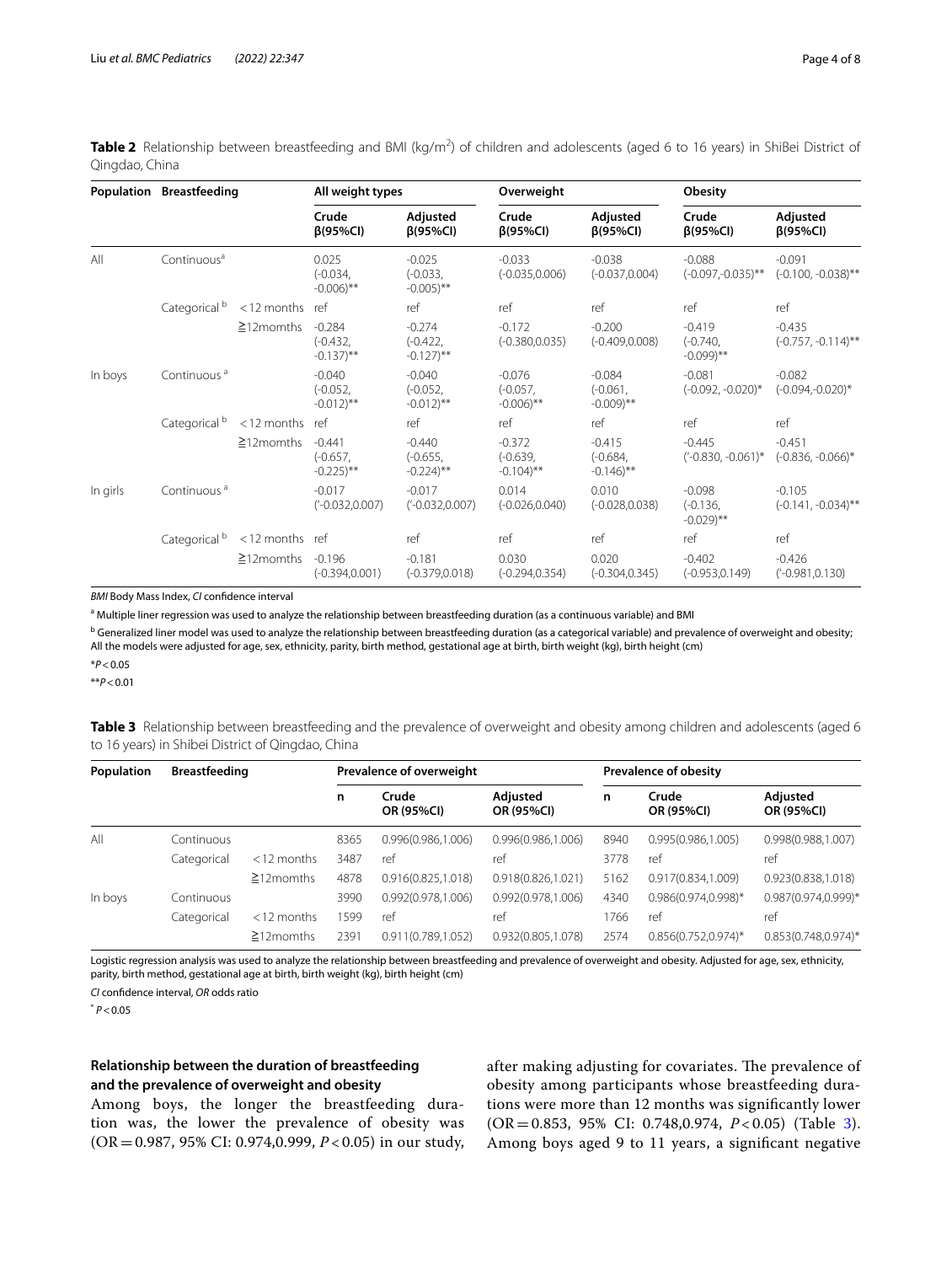<span id="page-4-0"></span>**Table 4** Relationship between duration of breastfeeding and the prevalence of overweight and obesity amnog boys (aged 6 to 16 years) in Shibei District of Qingdao, China

| Age             |                      |                  |     | Prevalence of overweight |                     | <b>Prevalence of obesity</b> |                         |                         |  |
|-----------------|----------------------|------------------|-----|--------------------------|---------------------|------------------------------|-------------------------|-------------------------|--|
|                 | <b>Breastfeeding</b> |                  | n   | Crude                    | Adjusted            | n                            | Crude                   | Adjusted                |  |
|                 |                      |                  |     | OR (95%CI)               | OR (95%CI)          |                              | OR (95%CI)              | OR (95%CI)              |  |
| 6-8 years       | Continuous           |                  | 419 | 0.991(0.971, 1.012)      | 0.990(0.970, 1.011) | 675                          | 0.991(0.973,1.008)      | 0.98(0.971, 1.007)      |  |
|                 | Categorical          | $<$ 12 months    | 160 | ref                      | ref                 | 263                          | ref                     | ref                     |  |
|                 |                      | $\geq$ 12 momths | 259 | 0.953(0.761,1.194)       | 0.948(0.756, 1.189) | 412                          | 0.923(0.764, 1.114)     | 0.89(0.740, 1.085)      |  |
| 9-11 years      | Continuous           |                  | 398 | 0.991(0.969, 1.014)      | 0.993(0.970,1.016)  | 525                          | $0.974(0.954, 0.994)^*$ | 0.97(0.958,0.999)*      |  |
|                 | Categorical          | $<$ 12 months    | 172 | ref                      | ref                 | 248                          | ref                     | ref                     |  |
|                 |                      | $\geq$ 12 momths | 226 | 0.868(0.688, 1.095)      | 0.875(0.691, 1.108) | 277                          | $0.738(0.598, 0.910)^*$ | $0.787(0.653, 0.975)^*$ |  |
| $\geq$ 12 years | Continuous           |                  | 213 | 1.007(0.973,1.041)       | 1.009(0.974,1.044)  | 180                          | 0.997(0.962, 1.033)     | 0.999(0.964, 1.035)     |  |
|                 | Categorical          | $<$ 12 months    | 98  | ref                      | ref                 | 86                           | ref                     | ref                     |  |
|                 |                      | $\geq$ 12 momths | 115 | 1.006(0.727,1.392)       | 1.009(0.727,1.400)  | 94                           | 0.937(0.664,1.322)      | 0.921(0.650,1.306)      |  |

Logistic regression analysis was used to analyze the relationship between breastfeeding duration and prevalence of overweight and obesity. Adjusted for age, sex, ethnicity, parity, birth method, gestational age at birth, birth weight (kg), birth height (cm)

*CI* confdence interval, *OR* odds ratio

\* *P*<0.05

relationship between the duration of breastfeeding and the prevalence of obesity was found  $(OR=0.978, 95\%)$ CI: 0.958,0.999, *P* < 0.05), and the prevalence of obesity was lower in the participants who were breastfed for more than 12 months (OR = 0.787, 95% CI: 0.653,0.975, *P* < 0.05) (Table [4\)](#page-4-0).

#### **Discussion**

Overweight and obesity among children and adolescents have long been a focus of public concern. It is well-known that overweight and obesity are afected by many factors, such as genetic factors, socioeconomic factors, educational level, diet habits, and so on [\[19](#page-7-5), [20\]](#page-7-6). In this study, the related factors included age, gender, parity, delivery mode, birth weight, birth length and breastfeeding (Supplementary Table [1](#page-6-12)). We found that students aged 6 to 11 years had a higher risk of being overweight and obesity than students aged more than 12 years. Meanwhile, boys were more likely to sufer overweight and obesity than girls. The possible reason for the gender diferences is that boys consumed more fast food and spend more time in sedentary activities, including watching and using computers, phones and tablets [\[21,](#page-7-7) [22](#page-7-8)]. We also found the prevalence of overweight and obesity in students delivered by cesarean section were higher. A recent study has shown cesarean section could afect the colonization pattern of intestinal bacteria in infants, which might lead to overweight and obesity in children and adolescents [[23](#page-7-9)]. First born was one risk factor for overweight and obesity in our study, although the reasons weren't clear. It has been widely proved that the physical development situation of infants has long-term efect on children's physical growth, which even persists into their adolescence [[24](#page-7-10), [25](#page-7-11)]. Breast milk is the main food source in infancy, which is closely related to infant nutrition and physical development  $[26, 27]$  $[26, 27]$  $[26, 27]$  $[26, 27]$  $[26, 27]$ . But the research on breastfeeding and overweight or obesity among children and adolescents is inadequate [[27](#page-7-13), [28](#page-7-14)]. Some new fndings which difer from previous studies have been obtained in this study.

The WHO and United Nations International Children's Emergency Fund (UNICEF) recommend that breastfeeding be initiated within one hour of birth, that it continues with no other foods or liquids for the frst six months of life, and that it be continued with complementary feeding until at least 24 months of age. Globally, the overall rate of EBF for infants under six months old was 40% in 2017 [[29\]](#page-7-15). However, in China only 29.2% of infants under 6 months were breastfed exclusively in 2017  $[30]$  $[30]$ . The problem of low breastfeeding rates is even more serious in the United States. For example, in 2015, the mean prevalence of EBF in children until the age of six months was 24.9% in the United States [[31](#page-7-17)]. Currently, for 89.8% of the children and adolescents in the Shibei District of Qingdao, the breastfeeding duration was more than 6 months and 57.5% of the children and adolescents' breastfeeding durations were more than 12 months, which is signifcantly higher than the overall level worldwide. The decision of how long breastfeeding lasts is strongly infuenced by economic, environmental, social, and political factors, such as inadequate health care support, the marketing of baby foods, and workplace support for women [\[29](#page-7-15)]. In addition, our study indicated that infants who are not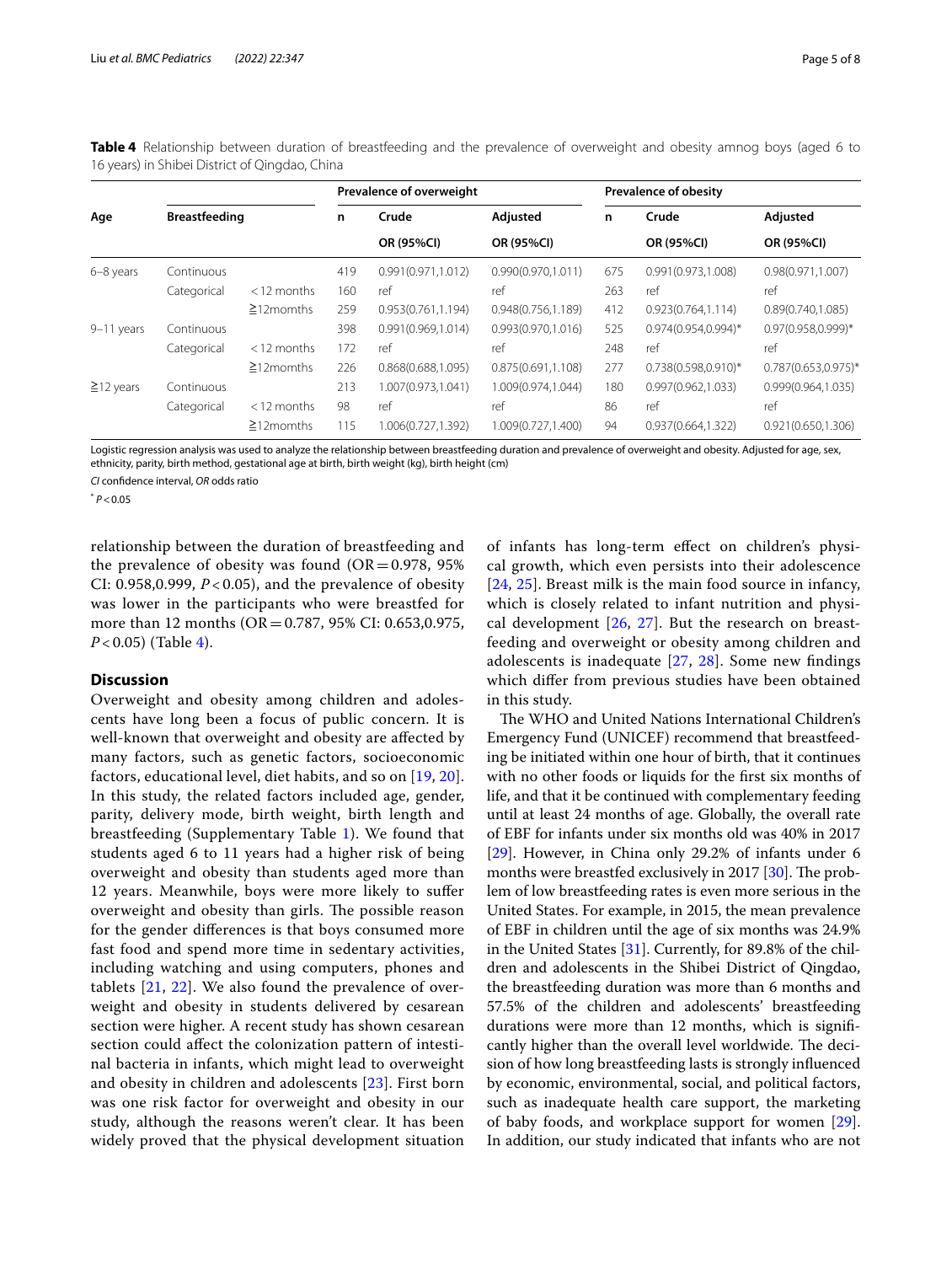the frst-born child or those who are delivered vaginally are more likely to breastfed for more than 12 months. A similar conclusion was reached in Du Li et al's study [\[32](#page-7-18)]. This may have to do with the fact that infants delivered vaginally are more likely to stimulate breast milk secretion, and that mothers with two or more children are more aware of the advantages of breastfeeding.

To date, most studies have confrmed that prolonging the duration of breastfeeding in infancy can reduce the prevalence of overweight and obesity in children and adolescents. For example, studies conducted in Hong Kong [[33\]](#page-7-19) and Spain [\[34](#page-7-20)] suggested that the BMI of formula-fed infants increased faster than that of breastfed infants. Spain's birth cohort study also found that babies in the region who had never been breastfed will had a 7.8% increased risk of childhood obesity and overweight, and that every week of breastfeeding reduced their childhood BMI by 3.5% [[34\]](#page-7-20). Our study proved that the longer the breastfeeding duration was during infancy, the lower the BMI would be in childhood and adolescence. However, in a cohort study involving 5-year-old Swedish children, Huus et al. found no relationship between EBF and the risk of overweight including obesity ( $OR = 1.22$ ; 95% CI: 0.81-1.83) [[35\]](#page-7-21). Durmus et al. also reported similar fndings (OR = 1.20; 95% CI: 0.98-1.47) in Dutch children at the age of  $3$  [\[14](#page-7-0)]. These inconsistences in the results of diferent studies may be attributed to the children's age, parental country of birth, parental age, parental smoking status, education level and cultural differences  $[19]$  $[19]$  $[19]$ . The related biological mechanism of obesity in children may be closely related to protein intake and energy metabolism. First, studies have confrmed that breast milk itself contains hormones that regulate energy metabolism and food intake, such as leptin and adiponectin. Breastfeeding can regulate the feeding centre and help to establish a dietary habit of consuming energy on demand in infancy, thereby reducing the occurrence of overeating [[36](#page-7-22)]. Second, the protein and calorie content of breastmilk is signifcantly lower than that of formula milk powder, which can prevent the excessive secretion of insulin and insulinlike growth factors, thereby reducing the deposition of fat and the increase of fat cells  $[37]$  $[37]$ . Third, breastfeeding can provide enough nutrition for the infant so that solid foods do not need to be introduced until he or she is 6 months old. The early introduction of solid foods has also been linked to higher risks of obesity [\[38](#page-7-24)]. Finally, recent studies suggest that breastfed infants are more likely to accept the low-calorie complementary foods such as vegetables, and are more inclined to form a low-calorie diet in later stages of life, thus reducing the total dietary calorie intake of children and adolescents [\[39\]](#page-7-25).

In recently published articles, a consensus has not been reached about the duration at which breastfeeding signifcantly reduces the incidence of overweight and obesity in children. For example, Fallahzadeh et al. found that breastfeeding for more than 24 months was a protec-tive factor for children from becoming overweight [\[40](#page-7-26)]. Australian researchers conducted a survey with 2868 infants and found that children who breastfed for less than 4 months had a signifcantly increased risk of childhood weight exceeding the 95<sup>th</sup> percentile of children of the same age and sex [[41\]](#page-7-27). Research in Croatia indicated that breastfeeding for more than 6 months was a protective factor for overweight and obesity in children aged 6 to 11 years  $[42]$  $[42]$ . However, our study considered that infants who were breastfed for more than 12 months were signifcantly less likely to be overweight and obese in their childhood and adolescent years. At present, the reasons for the diferences in the optimal duration of breastfeeding in diferent studies are still unclear.

In addition, we discovered that prolonged breastfeeding could reduce the prevalence of childhood obesity, especially boys between the ages of 9 and 11 years. In a longitudinal study with 1,037 children, Poulton and Williams also pointed out that the protective efects of breastfeeding on childhood overweight were relatively weak up to the age of 7 years and then strengthened in late childhood (from the ages of 9 to 11 years) [\[43](#page-7-29)]. Meanwhile, German logistic regression analyses that classifed subjects into age groups, also indicated that the protective efects of breastfeeding were the most signifcant from the ages of 7 to10 years  $[44]$  $[44]$ . The reason why this correlation is more pronounced in boys is currently unclear but there are several possible reasons. First, due to girls' intrinsically high insulin resistance, girls have been found to have higher levels of triglycerides and lower concentrations of high-density lipoprotein than boys of the same age, which indicates that metabolic disturbances are more advanced in girls than in boys [\[45](#page-7-31)]. Second, this correlation be afected by factors such as family education and social culture. At the ages of 9 to 11 years, girls' self-awareness begins to mature gradually, and they tend to pay attention to their own image and consciously avoid obesity. However, Chinese culture has few restrictions on the body shapes of boys  $[46]$ . Third, epidemiological studies have shown that the prevalence of overweight and obesity in boys is higher than that in girls [[19,](#page-7-5) [20\]](#page-7-6), and this study also had the same fndings. This may make it easier to find the relationship between overweight in boys obesity and breastfeeding.

There are several strengths in this study. First, this study was carried out in the urban area of an emerging city in China, where there is currently a lack of research on the relationship between breastfeeding and obesity and overweight. Second, among previous studies, some only involved children, and some only focused on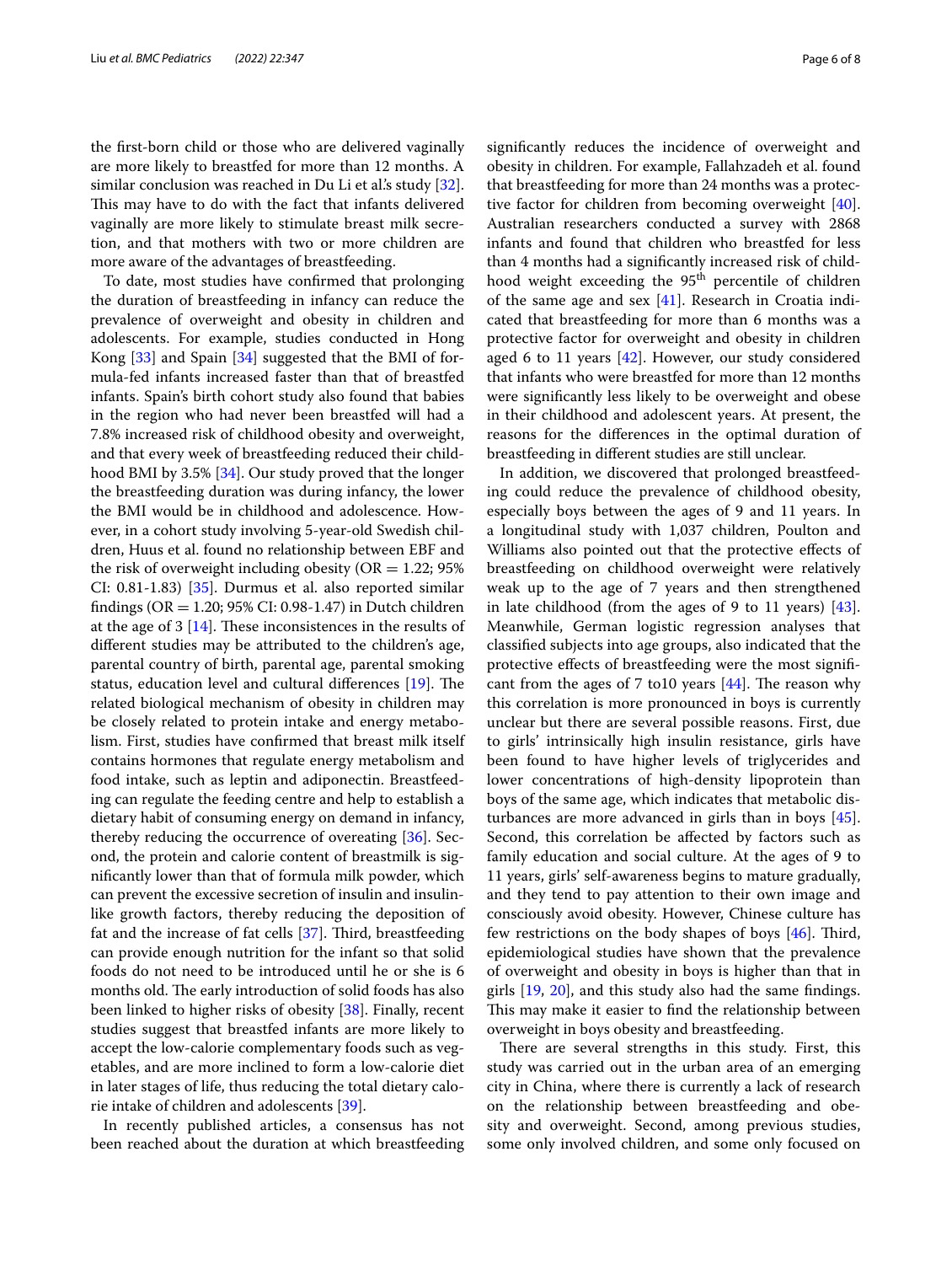adolescents. Our subjects included both children and adolescents aged from 6 to 16 years. Surely, there are some limitations in the present study. First, the participants in this study were only from the Shibei District of Qingdao, which may have led to selection bias. However, the sample size of this study was large, and it is still representative to a certain extent. Second, some of the data in this study were collected through questionnaires, which are prone to recall bias. We excluded the data with missing variables, which reduced the recall bias to a certain extent. Third, Although we tried our best to identify relevant factors that may afect overweight and obesity, our data are still far from perfect, which may change the results from adjusting to potential confounding. Our future research will focus on these covariates.

## **Conclusions**

Breastfeeding can signifcantly reduce the prevalence of overweight and obesity among children and adolescents aged 6 to 16 years. Our results will improve understanding regarding the health benefts of breastfeeding in children and adolescents. Meanwhile, in this study, students who were breastfed for more than 12 months had a lower risk of developing overweight and obesity, especially boys between the ages of 9 and 11. It could contribute in the establishment of breastfeeding guidelines to improve the global problem of childhood obesity.

#### **Abbreviations**

BMI: Body Mass Index; EBF: Exclusive Breastfeeding; WHO: World Health Organization; UNICEF: United Nations International Children's Emergency Fund.

#### **Supplementary Information**

The online version contains supplementary material available at [https://doi.](https://doi.org/10.1186/s12887-022-03394-z) [org/10.1186/s12887-022-03394-z.](https://doi.org/10.1186/s12887-022-03394-z)

<span id="page-6-12"></span>**Additional fle 1: Supplementary Table 1.** Relationship between demographiccharacteristics and body types of children and adolescents (aged 6 to 16 years)in Shibei District of Qingdao, China.

#### **Acknowledgements**

We wish to thank the students and their parents who participated in this study.

#### **Authors' contributions**

FEL, DL and WCH designed this research and analyzed and interpreted the data and were major contributor in writing the manuscript. LMW, XYF, ZRJ, WDL and WCH participated in the collection and assembly of data and revised the manuscript. analyzed and interpreted the data. All authors read and approved the fnal manuscript.

# **Funding**

## There is no funding.

#### **Availability of data and materials**

The datasets collected and analyzed during this study are not publicly available due to the Qingdao Municipal Center for Disease Control and Prevention policy but are available from the corresponding author on reasonable request.

#### **Declarations**

#### **Ethics approval and consent to participate**

This study was carried out under the guidance of the Qingdao Municipal Center for Disease Control and Prevention [2017] No. 29 document, and was approved by The Institutional Research Human and Animal Ethics Committee Qingdao Municipal Hospital (application number: 024). All study procedures were in accordance with the ethical standards of the Declaration of Helsinki. Informed consent obtained from all students parent.

#### **Consent for publication**

Not applicable.

#### **Competing interest**

The author has no conficts of interest to declare.

#### **Author details**

<sup>1</sup> Pediatric Nephrology and Endocrinology Department, the First Affiliated Hospital of Shandong First Medical University &Shandong Provincial Qianfoshan Hospital, No.16766 Jingshi Road, Lixia District, Jinan 250014, China. <sup>2</sup> Department of Pediatrics, Qingdao Municipal Hospital, Afliated to Qingdao University, Qingdao 266071, China. <sup>3</sup> Qingdao Medical College, Qingdao University, Qingdao 266071, China. <sup>4</sup> Department of Pediatrics, Qilu Hospital of Shandong University, Qingdao 266035, Shandong, China.

Received: 6 January 2022 Accepted: 25 May 2022 Published online: 16 June 2022

#### **References**

- <span id="page-6-0"></span>1. Lee EY, Yoon KH. Epidemic obesity in children and adolescents: risk factors and prevention. Front Med. 2018;12:658–66. [https://doi.org/10.1007/](https://doi.org/10.1007/s11684-018-0640-1) [s11684-018-0640-1.](https://doi.org/10.1007/s11684-018-0640-1)
- <span id="page-6-1"></span>2. Collaborators GBDO, Afshin A, Forouzanfar MH, et al. Health Efects of Overweight and Obesity in 195 Countries over 25 Years. N Engl J Med. 2017;377:13–27.<https://doi.org/10.1056/NEJMoa1614362>.
- <span id="page-6-2"></span>3. Gregg EW, Shaw JE. Global Health Effects of Overweight and Obesity. N Engl J Med. 2017;377:80–1.<https://doi.org/10.1056/NEJMe1706095>.
- <span id="page-6-3"></span>4. Collaboration N.C.D.R.F. Trends in adult body-mass index in 200 countries from 1975 to 2014: a pooled analysis of 1698 population-based measurement studies with 19.2 million participants. Lancet. 2016;387:1377–96. [https://doi.org/10.1016/S0140-6736\(16\)30054-X](https://doi.org/10.1016/S0140-6736(16)30054-X).
- <span id="page-6-4"></span>5. Zhang N, Ma GS. Interpretation of "Report on Childhood Obesity in China." Chinese J Nutrition. 2017;39(06):530–4. [https://doi.org/10.13325/j.](https://doi.org/10.13325/j.cnki.acta.nutr.sin.2017.06.005) [cnki.acta.nutr.sin.2017.06.005.](https://doi.org/10.13325/j.cnki.acta.nutr.sin.2017.06.005)
- <span id="page-6-5"></span>6. Klatsky AL, Zhang J, Udaltsova N, et al. Body Mass Index and Mortality in a Very Large Cohort: Is It Really Healthier to Be Overweight? Perm J. 2017;21:16–142.<https://doi.org/10.7812/TPP/16-142>.
- 7. OECD. Health at a Glance 2017. Available online: [https://doi.org/10.1787/](https://doi.org/10.1787/health-glance-2017-en) [health-glance-2017-en](https://doi.org/10.1787/health-glance-2017-en).
- <span id="page-6-6"></span>8. Sahoo K, Sahoo B, Choudhury AK, et al. Childhood obesity: causes and consequences. J Family Med Prim Care. 2015;4:187–92. [https://doi.org/10.](https://doi.org/10.4103/2249-4863.154628) [4103/2249-4863.154628.](https://doi.org/10.4103/2249-4863.154628)
- <span id="page-6-7"></span>9. Moraeus L, Lissner L, Yngve A, et al. Multilevel infuences on childhood obesity in Sweden: societal factors, parental determinants and child's lifestyle. Int J Obes (Lo nd). 2012;36:969–76. [https://doi.org/10.1038/ijo.](https://doi.org/10.1038/ijo.2012.79) [2012.79.](https://doi.org/10.1038/ijo.2012.79)
- <span id="page-6-8"></span>10. Arenz S, Ruckerl R, Koletzko B, et al. Breast-feeding and childhood obesity–a systematic review. Int J Obes Relat Metab Disord. 2004;28:1247–56. <https://doi.org/10.1038/sj.ijo.0802758>.
- <span id="page-6-9"></span>11. Gartner LM, Morton J, Lawrence RA, et al. American Academy of Pediatrics Section on, B. Breastfeeding and the use of human milk. Pediatrics. 2005;115:496–506. [https://doi.org/10.1542/peds.2004-2491.](https://doi.org/10.1542/peds.2004-2491)
- <span id="page-6-10"></span>12. Zheng JS, Liu H, Li J, et al. Exclusive breastfeeding is inversely associated with risk of childhood overweight in a large Chinese cohort. J Nutr. 2014;144:1454–9. [https://doi.org/10.3945/jn.114.193664.](https://doi.org/10.3945/jn.114.193664)
- <span id="page-6-11"></span>13. World Health Organization. Available online at: [http://www.who.int/](http://www.who.int/newsroom/fact-sheets/detail/obesity-and-overweight) [newsroom/fact-sheets/detail/obesity-and-overweight](http://www.who.int/newsroom/fact-sheets/detail/obesity-and-overweight). (Accessed 9 June, 2021).